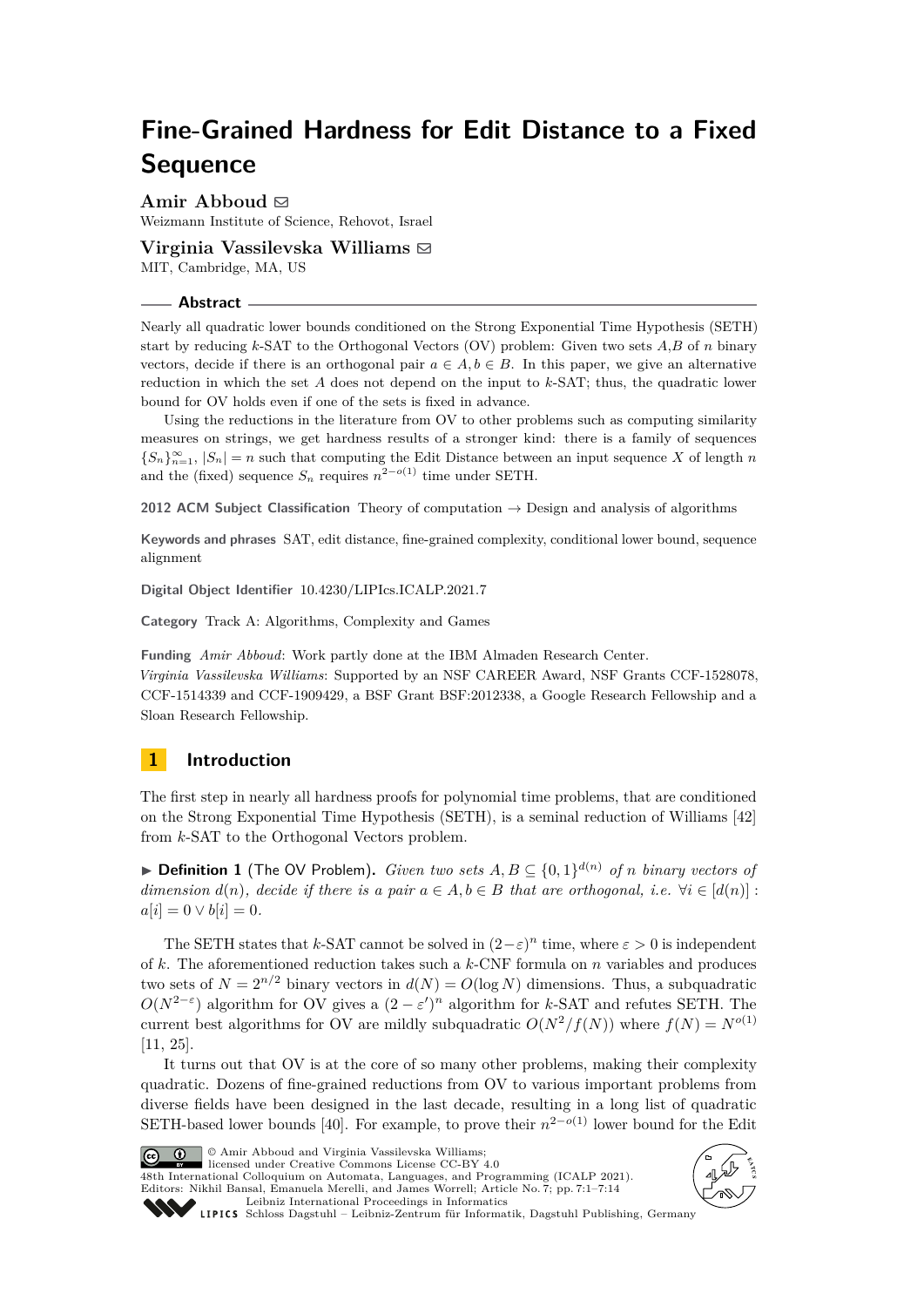# **7:2 Fine-Grained Hardness for Edit Distance to a Fixed Sequence**

Distance problem, Backurs and Indyk [\[14\]](#page-11-1) encode each set of vectors *A, B* with a sequence  $S_A$ ,  $S_B$  of length  $O(nd(n))$ , such that the edit distance between them reveals the existence of an orthogonal pair.

# <span id="page-1-1"></span>**1.1 Results**

In this paper we revisit the simple reduction of Williams from *k*-SAT to OV, that has been presented in countless lectures on fine-grained complexity, and expose a surprising room for improvement: there is an alternative reduction (with vectors of a mildly larger dimension) that encodes the *k*-CNF formula with *only one* of the sets. That is, the set of vectors *A* is *fixed* in all the instances produced by the new reduction. The implications for the SETH-hard problems may sound bizarre: it takes  $n^2$  time to compute the Edit Distance even if one of the two sequences is always the same (for all inputs of length *n*). Before discussing the implications further, let us try to clarify the result with a high level technical overview.

## **1.1.1 Main idea**

The difference between the two reductions is simple to explain. Assume we are given a *k*-CNF formula  $\phi$  on *n* variables  $x_1, \ldots, x_n$  and *m* clauses  $C_1, \ldots, C_m$  such that  $\phi = (C_1 \wedge \cdots \wedge C_m)$ . In both reductions, we enumerate all partial assignments  $\alpha \in \{\texttt{false}, \texttt{true}\}^{n/2}$  to the first half of the variables  $x_1, \ldots, x_{n/2}$ , and also all partial assignments  $\beta \in \{\texttt{false}, \texttt{true}\}^{n/2}$  to the other half of the variables  $x_{n/2+1}, \ldots, x_n$ , and the goal is to find a satisfying pair, i.e. a pair  $\alpha$ ,  $\beta$  that when put together make a full satisfying assignment  $(\alpha\beta)$ .

To do this, Williams encodes each partial assignment, *α* or *β*, with a binary vector in *m* dimensions that has a 0 at the  $j<sup>th</sup>$  coordinate if the partial assignment satisfies the clause  $C_i$  and 1 otherwise; it follows that a pair of vectors is orthogonal iff  $(\alpha\beta)$  is a satisfying assignment. The vectors corresponding to the *α*'s (the partial assignment to the first half of variables) go to the set *A* and the vectors corresponding to the  $\beta$ 's go to the set *B*; notice that the vectors in both sets depend on the clauses of  $\phi$ .

In the new reduction, the vectors corresponding to the *α*'s are defined *as if*  $\phi$  *has all possible clauses of size*  $k$ , i.e. as if  $\phi$  is the complete  $k$ -CNF formula. The  $j^{th}$  coordinate depends on whether *α* satisfies the *j th* clause in a certain canonical ordering of all *k*-CNF clauses over *n* variables. Thus, the set *A* does not depend on the (real) input formula  $\phi$ . Then, the definition of the vectors for the *β*'s is similar but with an extra condition: the  $j<sup>th</sup>$ coordinate is automatically set to 0 if the  $j<sup>th</sup>$  clause in the canonical ordering does not exist in  $\phi$ , regardless of whether  $\beta$  satisfies it or not. As a result, all clauses that do not appear in  $\phi$  cannot affect the orthogonality of any pair in  $A \times B$ , and the correctness of the reduction is maintained.

The only downside of the new reduction is that the size of the vectors grows from  $m = O(n)$  (because of the sparsification lemma) to  $O(n^{2k})$ . That is, from  $O(\log N)$  to  $\log^{O(1)} N$ . However, the dimension is still  $N^{o(1)}$  and this is sufficient to deduce many  $n^{2-o(1)}$ SETH-based lower bounds. Indeed, as often observed, these lower bounds can be based on the (safer than SETH) hypothesis that OV is hard when the dimension is  $N^{o(1)}$  $N^{o(1)}$  $N^{o(1)}$ .<sup>1</sup> Some exceptions, where the reductions crucially rely on the dimension being logarithmic, are [\[7,](#page-11-2) [27,](#page-12-1) [31\]](#page-12-2).

To formalize the new result as a theorem, in Section [2](#page-4-0) we introduce the  $\overline{O}V_A$  problem in which we are given as input only one set *B* of *n* vectors and are asked if there is an orthogonal pair in  $A_n \times B$  where  $A_n$  is the  $n^{th}$  set in an (efficiently producible) family of sets  $\mathcal{A} = \{A_n\}_{n=1}^{\infty}$ .

<span id="page-1-0"></span>Recent works [\[33,](#page-12-3) [5\]](#page-10-0) have shown that refuting this "moderate dimension OV" hypothesis has consequences that are potentially more remarkable than refuting SETH.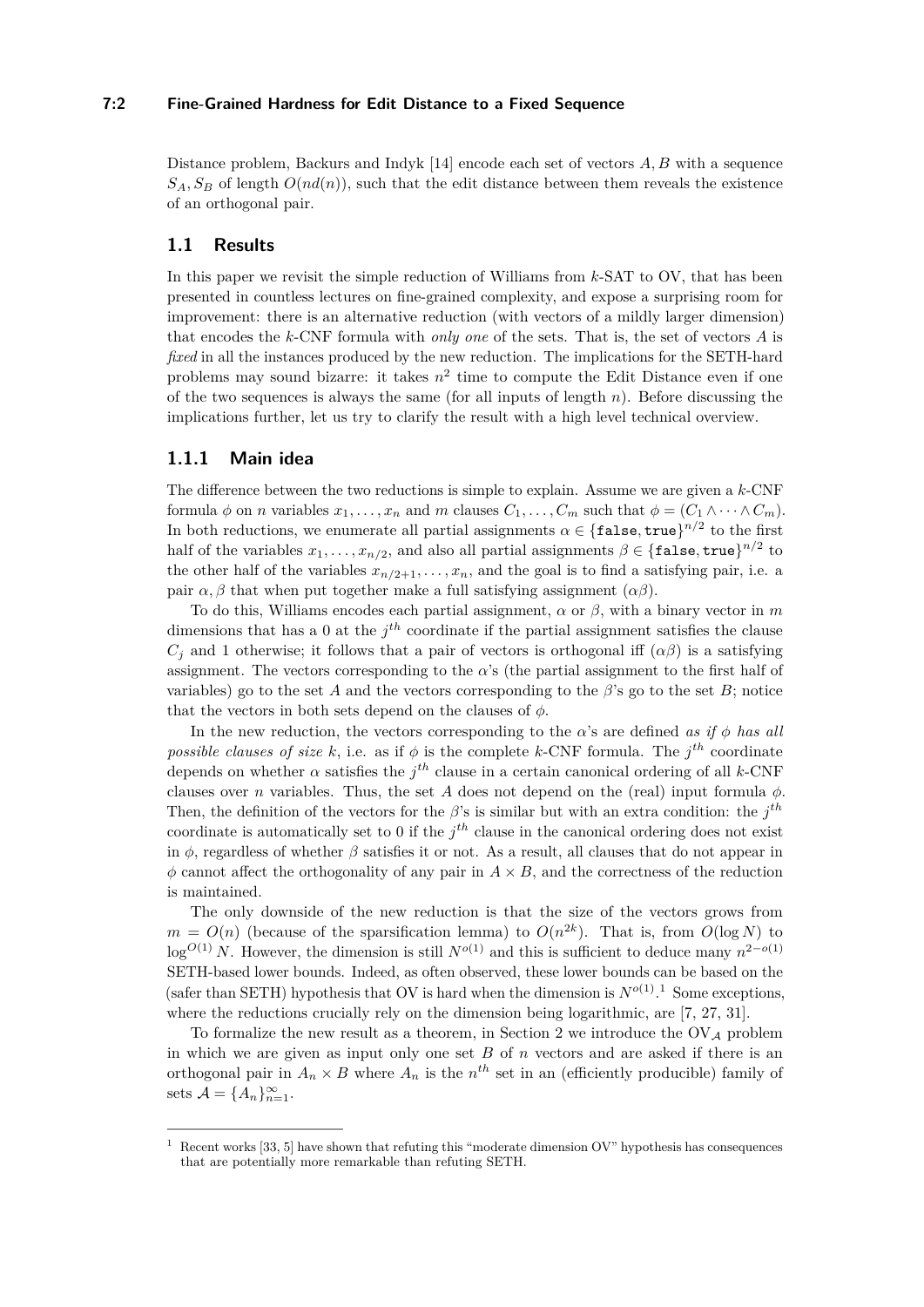# **1.1.2 Implications for other problems**

Combining the new reduction with the existing reductions from OV in a black-box way leads to some interesting consequences. For example, the reductions from OV to the computation of certain distance measures on pairs of sequences, curves, or time-series, such as Edit Distance [\[14\]](#page-11-1), Longest Common Subsequence [\[3,](#page-10-1) [22,](#page-11-3) [19\]](#page-11-4), Local Alignment [\[9\]](#page-11-5), Fréchet Distance [\[20\]](#page-11-6), and Dynamic Time Warping Distance [\[22,](#page-11-3) [3\]](#page-10-1), all proceed by encoding each of the sets *A, B independently* with a sequence  $S_A$ *,*  $S_B$ . Therefore, the quadratic  $n^{2-o(1)}$  lower bounds implied by SETH hold even if only one sequence  $S_B$  is given as input, while  $S_A$  only depends on  $n = |S_B|$ . Another example is the regular expression matching problem [\[15,](#page-11-7) [21\]](#page-11-8) of deciding whether a string *x* can be generated from a regular expression *y*. Again, the new reduction shows a quadratic lower bound even if the string (or the expression) are fixed. We find it surprising that such severe-looking restrictions of the problems do not reduce the complexity.

The corollaries go beyond sequence problems. The lower bounds for Bichromatic Closest Pair [\[12,](#page-11-9) [28\]](#page-12-4) now also hold when one of the two sets is fixed; note that this is incomparable to the recent lower bound for Monochromatic Closest Pair [\[30\]](#page-12-5). In the Subtree Isomorphism problem we are given two rooted, unordered, unlabelled trees and are asked if one is contained in the other (a pattern and a host). The quadratic lower bound [\[2\]](#page-10-2) can now be shown even for a fixed pattern or a fixed host. The implications are less clear-cut for many other graph problems; for example, the basic reduction from OV to diameter in sparse graphs [\[39\]](#page-12-6) may now produce slightly simpler graphs but it is hard to characterize in what way. It is likely that a white-box usage of the new reduction will lead to interesting results; we leave this for future work.

# **1.1.3 Generalizing to k-OV**

The SETH lower bound for OV generalizes to an  $n^{k-o(1)}$  lower bound, for all  $k \geq 2$ , for the *k*-OV problem: given *k* sets of binary vectors  $A_1, \ldots, A_k$  in *d* dimensions, decide if there are *k* vectors  $a_i \in A_i$  that are orthogonal in the sense that  $\forall j \in [d] : (a_1[j] \land \cdots \land a_k[j]) = 0.$ The hardness of *k*-OV has been used to prove the hardness of several other problems (where a reduction from 2-OV is not known) [\[8,](#page-11-10) [10,](#page-11-11) [33,](#page-12-3) [38,](#page-12-7) [1,](#page-10-3) [16,](#page-11-12) [32,](#page-12-8) [29,](#page-12-9) [23\]](#page-12-10); e.g. an *n <sup>k</sup>*−*o*(1) lower bound for *k*-LCS, the problem of computing the longest common subsequence of *k* strings.

The reduction to OV extends to *k*-OV in the same way: instead of partitioning the variables into two sets of size  $n/2$ , we split them into *k* sets of  $n/k$ , resulting in *k* sets of  $N = 2^{n/k}$  vectors. Applying the new idea, in Section [3,](#page-5-0) we get a reduction to instances where the first  $k-1$  sets are fixed, and only one set is given as input. Consequently, the *k*-LCS problem has an  $n^{k-o(1)}$  lower bound even if  $k-1$  of the sequences are fixed.

## **1.1.4 Hardness for compressible instances**

A surprising feature of SETH-based hardness results for problems in P is that they are proved for highly compressible instances. The reductions produce OV instances of size  $N = 2^{n/2}$ that are fully determined by a *k*-CNF formula of size  $O(n^k)$  and can therefore be losslessly encoded with  $O(\log N)$  bits. This is surprising because a priori one might expect the worst case instances to require  $\Omega(N)$  bits to specify. The reductions can even be adapted (with major modifications) [\[1\]](#page-10-3) to prove the hardness for instances where the data is compressible with standard grammar-compression schemes such as the Lempel-Ziv family. The new results go a step further: the hardness holds even if one of the inputs is fully determined.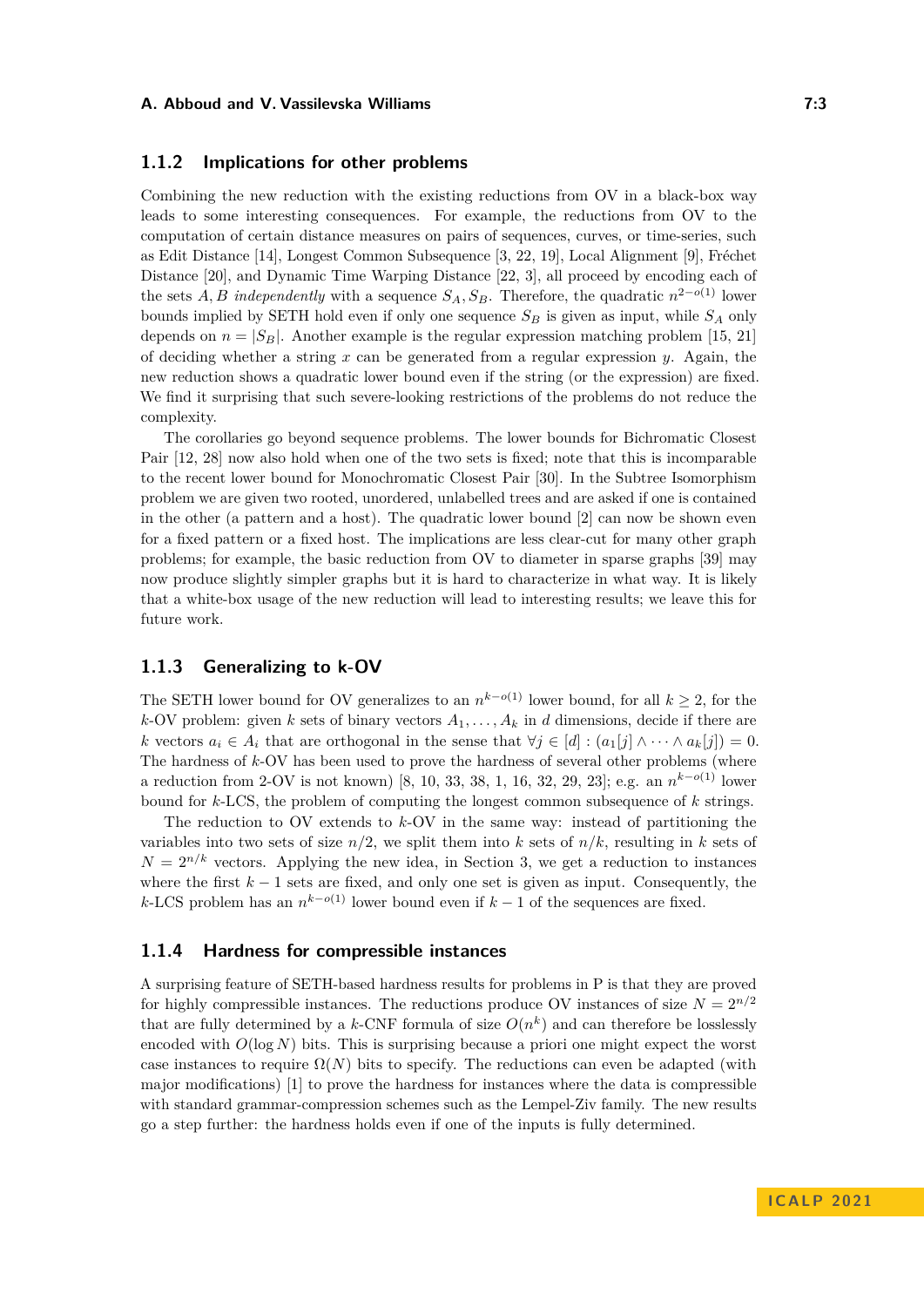# **7:4 Fine-Grained Hardness for Edit Distance to a Fixed Sequence**

#### **The preprocessing model**

A few recent papers study the complexity of the central problems of fine-grained complexity in models with preprocessing [\[17,](#page-11-13) [24,](#page-12-11) [35,](#page-12-12) [36,](#page-12-13) [34\]](#page-12-14). For instance, it was shown that if we can preprocess one of the strings of an Edit Distance instance in near-linear time, then we can obtain a better approximation in sublinear time [\[34\]](#page-12-14).

It is not difficult to get strong lower bounds for OV (and Edit Distance) in these models by combining the old reduction with a partitioning trick (similar to [\[41\]](#page-13-2)): an algorithm that solves OV in subquadratic time  $n^{2-\epsilon}$  after preprocessing each set (separately) in arbitrary polynomial time, say *n* <sup>100</sup>, also refutes SETH, because we can split *A* and *B* into *n* 2−1*/*200 sets of size  $n^{1/200}$ , preprocess each in a total of  $n^{1-1/200} \cdot n^{100/200} < n^{1.5}$  and then solve OV for each pair of parts in a total of  $n^{2(1-1/200)} \cdot n^{1/200(2-\epsilon)} = n^{2-\epsilon'}$ .

The new reduction gives even more power since it implies the hardness with a fixed set, that intuitively, can be preprocessed indefinitely; formally, we get conditional lower bounds even against algorithms with preprocessing using arbitrary polynomial *space*, rather than time (see Section [5\)](#page-7-0).<sup>[2](#page-3-0)</sup> This also has implications for dynamic algorithms where a preprocessing phase is often allowed [\[8,](#page-11-10) [37\]](#page-12-15), strengthening the lower bounds from polynomial time to space. Observe that if we relax the requirements further to allow exponential space, a linear time algorithm becomes possible: using  $2^{O(n)}$  space we can construct a look-up table storing the answers to all possible inputs.

# **1.1.5 Generalization to Formula-SAT**

Hansen, Williams, and the authors [\[6\]](#page-11-14) have observed that Edit Distance and other problems in P are even harder than OV; if we solve them in subqadratic time, not only do we solve SAT faster on CNF formulas (the simplest kind of formulas), but we also solve it on arbitrary formulas, small depth circuits, and branching programs. Thus, the quadratic lower bounds for Edit Distance and LCS (but not OV) can be based on the safer Formula-SETH (or BP-SETH or NC-SETH): the hypothesis that SAT on arbitrary formulas of size  $2^{o(n)}$  cannot be solved in  $(2 - \varepsilon)^n$  time [\[6,](#page-11-14) [4,](#page-10-4) [26\]](#page-12-16). These reductions start by reducing Formula-SAT to a problem similar in spirit to OV, called Formula-Satisfying-Pair, that can then be reduced to Edit Distance. It turns out that the new idea of encoding the formula only in one set can be applied in this case as well (see Section [6\)](#page-8-0), and so all the Formula-SETH lower bounds still hold if one of the sequences is fixed.

# **1.1.6 Roadmap and preliminaries**

We start with the new reduction from *k*-SAT to OV in Section [2.](#page-4-0) Then, in Section [3,](#page-5-0) we generalize it to OV on  $k \geq 2$  sets. In Section [4](#page-6-0) we explain the implication for Edit Distance. Then, we discuss conditional lower bounds for the preprocessing model in Section [5.](#page-7-0) And finally, in Section [6](#page-8-0) we extend the new reduction to formulas beyond CNF's.

We use the notation  $[n] = \{1, \ldots, n\}$  and **false**, true for boolean truth values.

<span id="page-3-0"></span><sup>2</sup> These results were mentioned in [\[34\]](#page-12-14) and credited to this work as a personal communication.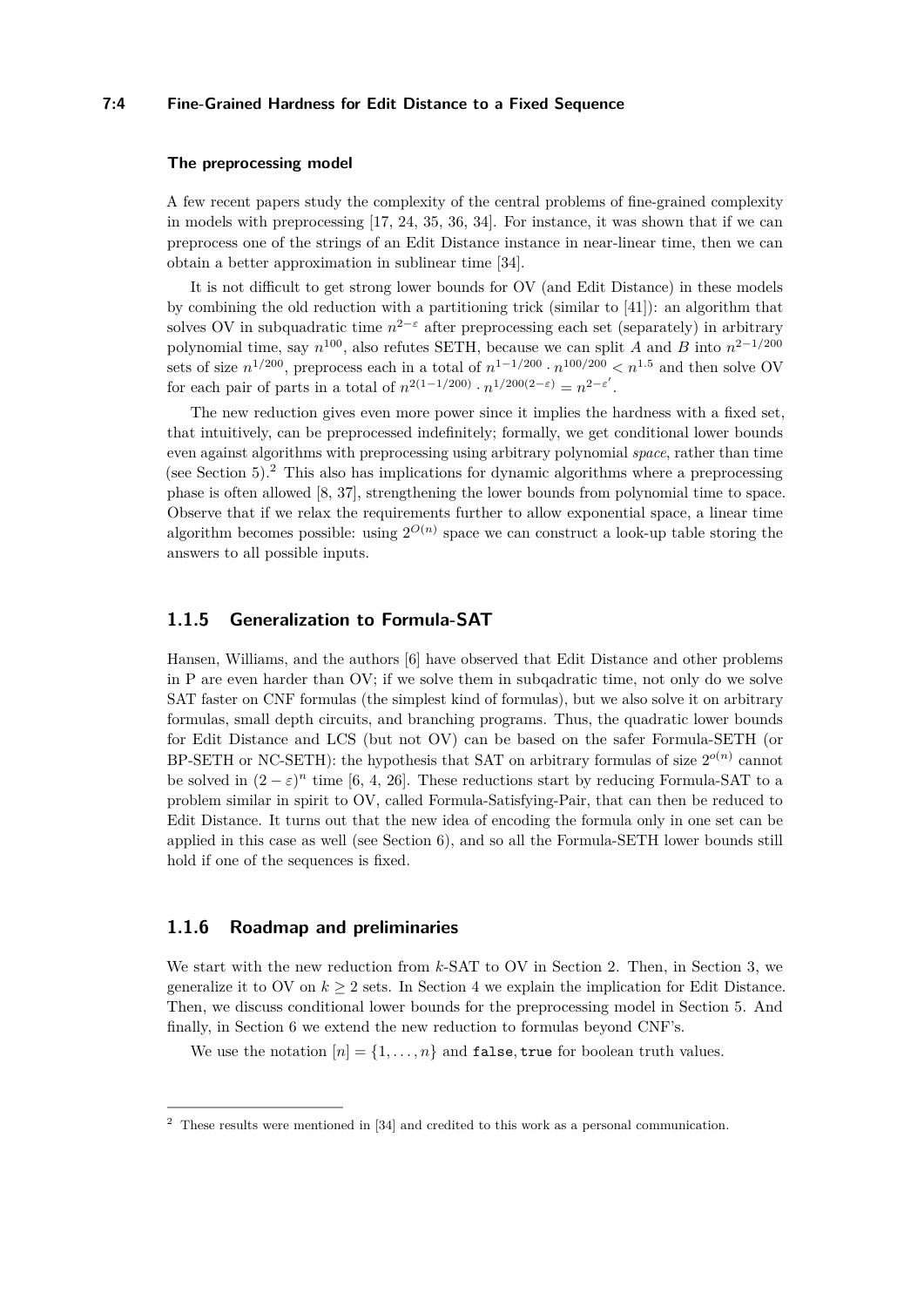# <span id="page-4-0"></span>**2 The new reduction:** *k***-SAT to OV with a fixed set**

In this section we give the main result of the paper: a reduction from *k*-SAT to the Orthogonal Vectors problem (Definition [1\)](#page-0-0) where one of the two sets is fixed for all inputs of size *n*.

To formalize this, we define the  $\mathrm{OV}_\mathcal{A}$  problem, which is the same as OV but where the input set  $A$  is not given as input. Instead, if the input set  $B$  has size  $n$ , then we will always choose *A* to be the set  $A_n \in \mathcal{A}$  where  $\mathcal{A} = \{A_n\}_{n=1}^{\infty}$  is a family of vector sets, containing one set of each size *n*. The formal definition below also incorporates the dimension of the vectors  $d(n)$  which is taken to be a function of the number of vectors  $n$ , as is standard when studying OV.

▶ **Definition 2** (The OV<sub>A</sub> Problem). For a family  $A = \{A_n\}_{n=1}^{\infty}$  of vector-sets, such that  $A_n \subseteq \{0,1\}^{d(n)}$  is a set of *n* binary vectors of dimension  $d(n)$ , we define the  $OV_A$  problem as: *Given a set B of n binary vectors of dimension*  $d(n)$  *decide if there is a pair*  $a \in A_n, b \in B$ *that are orthogonal, i.e.*  $\forall i \in [d(n)] : a[i] = 0 \vee b[i] = 0$ .

We can now give the main theorem of this paper, giving a quadratic lower bound for  $\text{OV}_\mathcal{A}$  under SETH. The family  $\mathcal A$  for which the result holds will be clarified in the proof; we remark that it is quite natural and that is easy to produce each set *A<sup>n</sup>* algorithmically in linear time.

<span id="page-4-2"></span> $\blacktriangleright$  **Theorem 3** (Main). For any function  $d(n) = \log^{\omega(1)} n$ , there is a family of vector-sets  $\mathcal{A} = \{A_n\}_{n=1}^{\infty}$  *of dimension*  $d(n)$  *such that the*  $OV_{\mathcal{A}}$  *problem requires*  $n^{2-o(1)}$  *under SETH. Moreover, each set*  $A_n$  *can be produced in*  $O(n \cdot d(n))$  *time and log space.* 

**Proof.** Fix integers  $n, k \geq 1$ , and let  $\mathcal{C}_{n,k}$  be the set of width k clauses over n variables,

 $\mathcal{C}_{n,k} = \{(\ell_1 \vee \cdots \vee \ell_k) \mid \forall i \in [k]: \ell_i \in \{x_1, \ldots, x_n\} \cup \{x_1, \ldots, x_n\}\},$ 

and pick an arbitrary ordering over the clauses such that  $\mathcal{C}_{n,k} = \{C_1, \ldots, C_M\}$  where  $M = \binom{2n}{k} = O(n^{2k}).$ 

We now define the set  $A_N \in \mathcal{A}$  for  $N = 2^{n/2}$  as follows.<sup>[3](#page-4-1)</sup> For each truth assignment *α* to the variables  $x_1, \ldots, x_{n/2}$ , i.e. a partial assignment, we create a vector  $v_\alpha$ . That is,  $\forall \alpha \in {\mathsf{false, true}}\}^{n/2}$  representing the assignment  $x_1 = \alpha(1), \ldots, x_{n/2} = \alpha(n/2)$ , we define the vector  $v_{\alpha}$  as follows:

$$
\forall j \in [M] : v_{\alpha}[j] = \begin{cases} 0, & \text{if } \alpha \text{ satisfies the clause } C_j \\ 1, & \text{otherwise.} \end{cases}
$$

That is, to set the  $j^{th}$  coordinate of  $v_{\alpha}$  we check if the partial assignment  $\alpha$  already satisfies the clause  $C_j$  (the  $j^{th}$  clause in C) and choose 0 if so, and 1 otherwise.

Notice that the dimension of the vectors is  $O(n^{2k}) = \log^{O(1)} N$  and it is asymptotically dominated by  $d(N) = \log^{\omega(1)} N$ . Moreover,  $A_N$  can be produced in  $2^{n/2} \cdot n^{2k} = O(Nd(N))$ time, and  $O(n + k \log n) = O(\log N)$  space.

We are now ready to reduce *k*-SAT to the  $\overline{OV_A}$  problem. Given a *k*-CNF formula  $\phi$ on *n* variables  $x_1, \ldots, x_n$  as input, we define a set *B* of  $N = 2^{n/2}$  vectors as follows. For each truth assignment  $\beta \in {\{\text{false}, \text{true}\}}^{n/2}$  to the variables  $x_{n/2+1}, \ldots, x_n$ , i.e. a partial assignment to the second half of the variables, we create a vector  $v_\beta$  such that:

$$
\forall j \in [M] : v_{\beta}[j] = \begin{cases} 0, & \text{if either } \beta \text{ satisfies the clause } C_j \text{, or } C_j \notin \phi \\ 1, & \text{otherwise, i.e. } C_j \in \phi \text{ but } \beta \text{ does not satisfy it.} \end{cases}
$$

<span id="page-4-1"></span><sup>&</sup>lt;sup>3</sup> While this only defines  $A_N$  for values of *N* that are equal to  $2^{n/2}$  with integer *n*, it is easy to extend these  $A_N$ 's into a family  $A$ , e.g. by padding with dummy vectors that are all 1.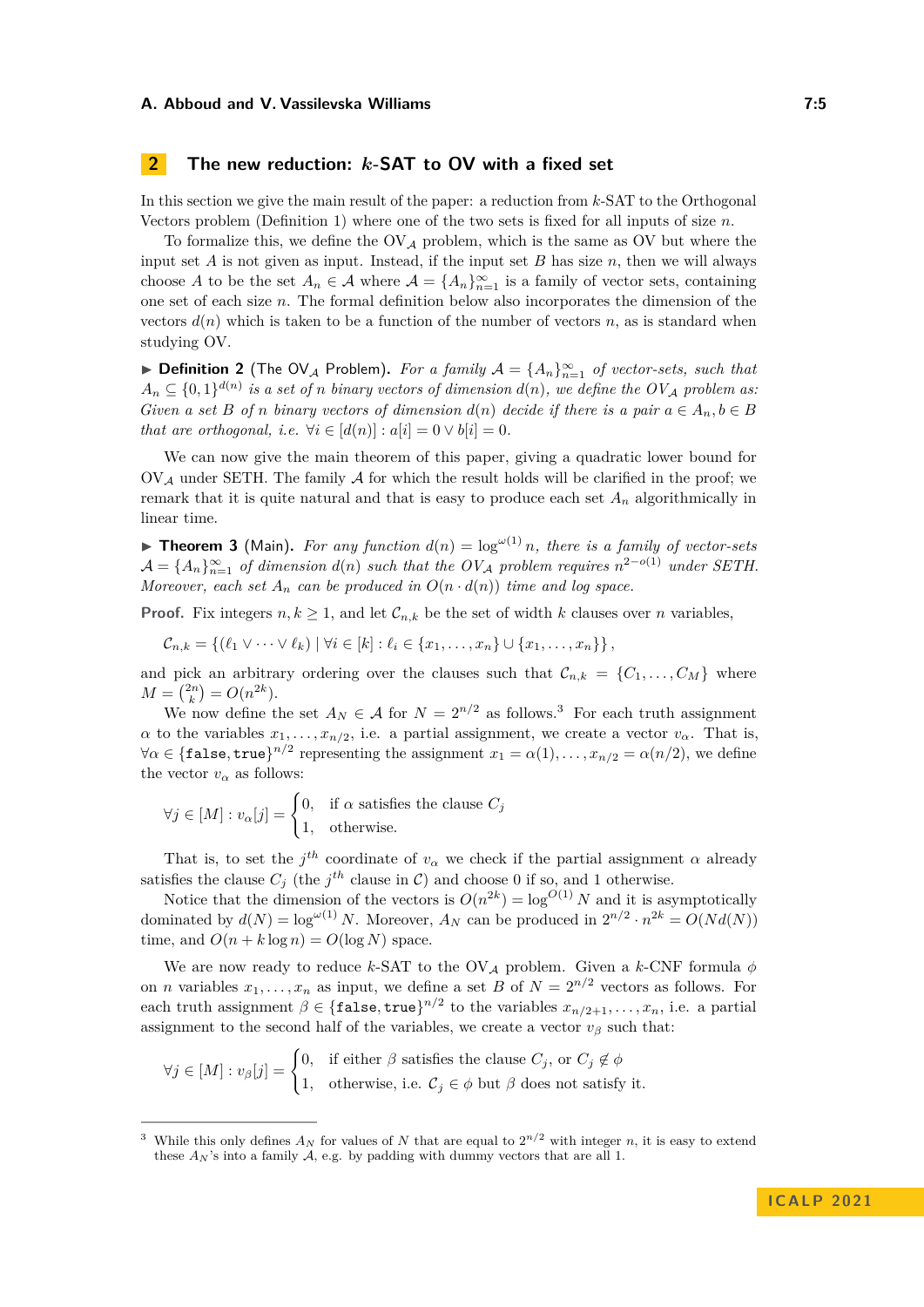## **7:6 Fine-Grained Hardness for Edit Distance to a Fixed Sequence**

Thus, while  $v_\alpha$  considered all clauses  $C_i \in \mathcal{C}$  similarly, the vectors  $v_\beta \in B$  depend on the input formula  $\phi$  and automatically set to 0 all coordinates corresponding to clauses that do not appear in *ϕ*.

Finally, we claim that *B* is a "yes"  $\overline{OV_A}$  instance iff  $\phi$  is satisfiable, and therefore if  $\mathrm{OV}_{\mathcal{A}}$  can be solved in truly subquadratic time then for all  $k$ ,  $k$ -SAT can be solved in  $(2^{n/2})^{2-\epsilon} = 2^{(1-\epsilon/2)n}$  for some  $\epsilon > 0$ , refuting SETH. The correctness follows from the following claim proved below.

<span id="page-5-2"></span> $\triangleright$  Claim 4. There is an orthogonal pair  $a \in A_N, b \in B$  iff  $\phi$  is satisfiable.

There exist a pair  $a \in A_N$ ,  $b \in B$  that are orthogonal iff there are partial assignments  $\alpha, \beta$  to the first and second half of the variables, respectively, such that  $v_{\alpha} \in A_N$  and  $v_{\beta} \in B$ are orthogonal, meaning that for all  $j \in [M]$  either  $v_{\alpha}[j] = 0$  or  $v_{\beta} = 0$ , i.e. either  $\alpha$  satisfies  $C_i$  or  $\beta$  satisfies  $C_j$  or  $C_j$  is not a clause in  $\phi$  at all. The latter is equivalent to saying that the truth assignment  $(\alpha\beta)$  composed of  $\alpha$  and  $\beta$  satisfies all clauses that are in  $\phi$ , and we conclude that there is an orthogonal pair iff  $\phi$  has a satisfying assignment.

# <span id="page-5-0"></span>**3 Extension to** *k***-OV**

In this section we extend the result of Section [2](#page-4-0) to the *k*-OV problem.

▶ **Definition 5** (The *k*-OV Problem). *Given k sets*  $A_1, \ldots, A_k$  ⊆  $\{0, 1\}^{d(n)}$  *of n binary vectors of dimension*  $d(n)$ *, decide if there are k vectors*  $a_i \in A_i$  *that are orthogonal, i.e.*  $∀j ∈ [d(n)] : a_1[j] = 0 ∨ ⋯ ∨ a_k[j] = 0.$ 

As before, we define a version of the problem in which only one of the sets is given as input and the other  $k-1$  are fixed.

▶ **Definition 6** (The *k*-OV<sub>A<sub>1</sub>,...,A<sub>*k*</sub></sub> Problem). *For any*  $k-1$  *families*  $A_i = \{A_{i,n}\}_{n=1}^{\infty}, i \in [k-1]$ *of vector-sets, such that*  $\forall i \in [k-1]: A_{i,n} \subseteq \{0,1\}^{d(n)}$  *is a set of n binary vectors of dimension*  $d(n)$ , we define the  $k$ *-OV*<sub>A1</sub>,..., $A_k$  problem as: Given a set  $A_k$  of  $n$  binary vectors of dimension *d*(*n*) *decide if there are k vectors*  $∀i ∈ [k − 1] : a_i ∈ A_{i,n}$  *and*  $a_k ∈ A_k$  *that are orthogonal,*  $i.e. \ \forall j \in [d(n)] : a_1[j] = 0 \lor \cdots \lor a_k[j] = 0.$ 

We are now ready to extend Theorem [3.](#page-4-2)

▶ **Theorem 7.** *For all*  $k \geq 2$  *and any function*  $d(n) = \log^{ω(1)} n$ *, there exist*  $k - 1$  *families of vector-sets*  $\mathcal{A}_i = \{A_{i,n}\}_{n=1}^{\infty}, i \in [k-1]$  *of dimension*  $d(n)$  *such that the*  $k$ *-OV*<sub> $\mathcal{A}_1$ ,..., $\mathcal{A}_k$  *problem*</sub> *requires*  $n^{k-o(1)}$  *under SETH. Moreover, each set*  $A_{i,n}$  *can be produced in*  $O(n \cdot d(n))$  *time and log space.*

**Proof.** Recall from the proof of Theorem [3,](#page-4-2) the definition of  $\mathcal{C}_{n,w}$  the set of all width *w* clauses over *n* variables.[4](#page-5-1)

For all  $i \in [k-1]$ , we define the set  $A_{i,N} \in \mathcal{A}_i$ , where  $N = 2^{n/k}$  as follows. For each partial assignment  $\alpha^{(i)}$  to the variables  $x_{(i-1)\cdot n/k+1}, \ldots, x_{i\cdot(n/k)}$ , we create a vector  $v_{\alpha^{(i)}}$  and add it to  $A_{i,N}$ . Let  $C_j$  denote the  $j^{th}$  clause in a canonical ordering of the clauses in  $\mathcal{C}_{n,w}$ and define  $v_{\alpha^{(i)}}$  as:

<span id="page-5-1"></span><sup>4</sup> Note that we changed the notation of the clause size from *k* to *w* to avoid conflict with *k* the number of sets. That is, we are now reducing *w*-SAT to *k*-OV.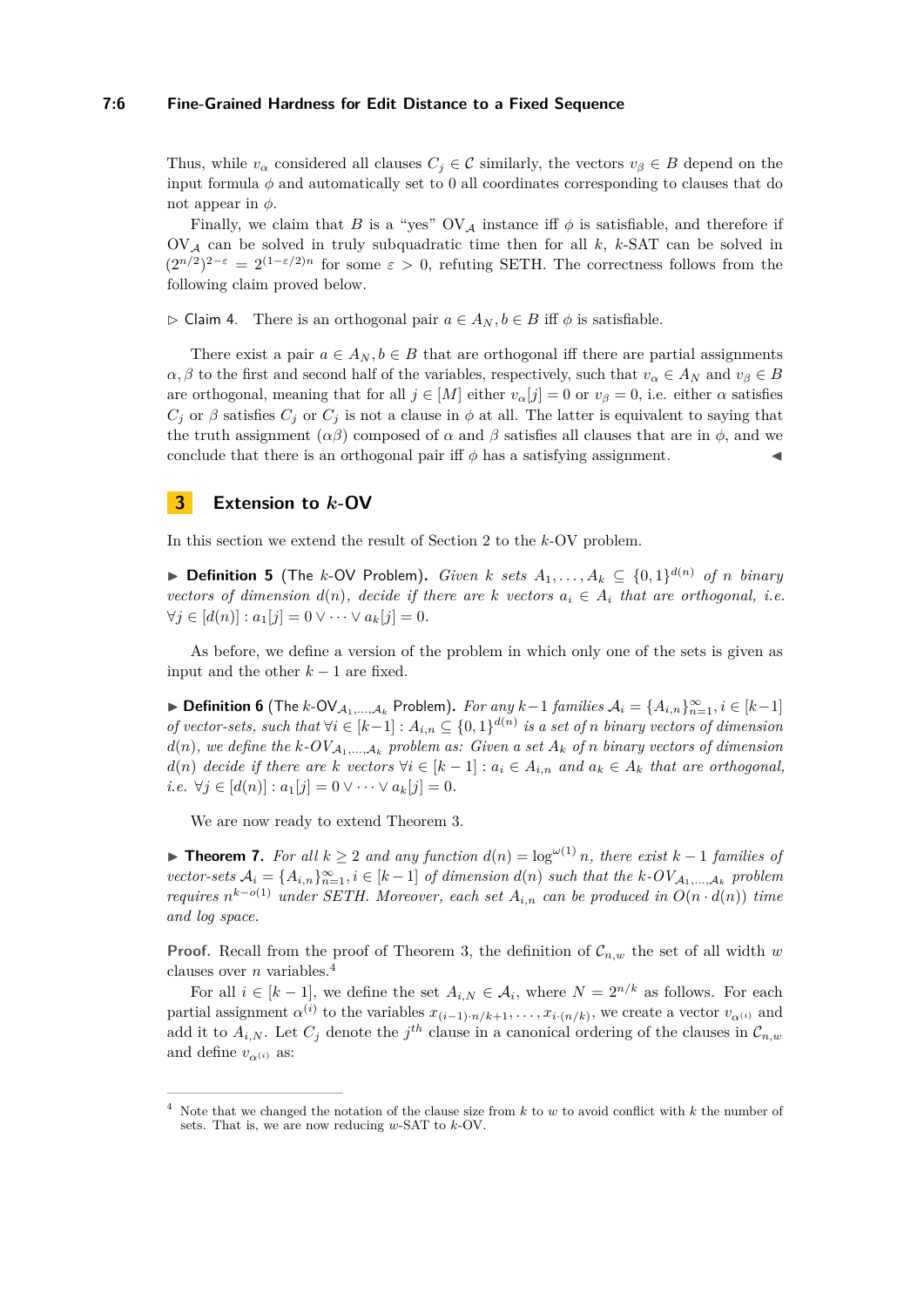$$
\forall j \in [|\mathcal{C}_{n,w}|] : v_{\alpha^{(i)}}[j] = \begin{cases} 0, & \text{if } \alpha^{(i)} \text{ satisfies the clause } C_j \\ 1, & \text{otherwise.} \end{cases}
$$

Notice that the dimension of the vectors is  $O(n^{2w}) = \log^{O(1)} N$  and it is asymptotically dominated by  $d(N) = \log^{\omega(1)} N$ . Moreover,  $A_{i,N}$  can be produced in  $2^{n/k} \cdot n^{2k} = O(Nd(N))$ time, and  $O(n + w \log n) = O(\log N)$  space.

We are now ready to reduce w-SAT to the  $k$ -OV $_{A_1,...,A_k}$  problem. Given a w-CNF formula  $\phi$  on *n* variables  $x_1, \ldots, x_n$  as input, we define a set  $A_k$  of  $N = 2^{n/k}$  vectors as follows. For each partial assignment  $\alpha^{(k)}$  to the variables  $x_{(k-1)\cdot n/k+1}, \ldots, x_n$ , we create a vector  $v_{\alpha^{(k)}}$ such that:

$$
\forall j \in [|\mathcal{C}_{n,w}|] : v_{\alpha^{(i)}}[j] = \begin{cases} 0, & \text{if either } \alpha^{(k)} \text{ satisfies the clause } C_j \text{, or } C_j \notin \phi \\ 1, & \text{otherwise, i.e. } C_j \in \phi \text{ but } \alpha^{(k)} \text{ does not satisfy it.} \end{cases}
$$

Thus, while  $v_{\alpha^{(i)}} \in A_{i,N}$  for  $i \in [k-1]$  considered all clauses  $C_j \in C_{n,w}$  similarly, the vectors  $v_{\alpha^{(k)}} \in A_k$  depend on the input formula  $\phi$  and automatically set to 0 all coordinates corresponding to clauses that do not appear in  $\phi$ .

Finally, we claim that  $A_k$  is a "yes"  $k$ -OV $A_{1},...,A_k$  instance iff  $\phi$  is satisfiable, and therefore if  $k$ -OV<sub>A<sub>1</sub>,...,A<sub>k</sub></sub> can be solved faster than  $n^{k-o(1)}$  time then for all *w*, *w*-SAT can be solved in  $(2^{n/k})^{k-\varepsilon} = 2^{(1-\varepsilon/k)n}$  for some  $\varepsilon > 0$ , refuting SETH. The correctness follows from the following claim, which can be proved similarly to Claim [4.](#page-5-2)

▷ Claim 8. There exist *k*-orthogonal vectors *a<sup>i</sup>* ∈ *Ai,N* for *i* ∈ [*k* − 1] and *a<sup>k</sup>* ∈ *A<sup>k</sup>* iff *ϕ* is  $s$ satisfiable.  $\blacktriangleleft$ 

# <span id="page-6-0"></span>**4 Corollaries for Edit Distance and other problems**

The hardness of  $\mathcal{O}V_A$  has immediate consequences to all the many  $\mathcal{O}V$ -hard problems, establishing their hardness even in restricted settings. Let us formalize the implication for Edit Distance, and briefly remark on how it applies to the other problems.

▶ **Definition 9** (The Edit Distance Problem)**.** *Given two sequences X, Y of length n, return the minimum number operations that can transform X into Y . The allowed edit-operations are insertions, deletions, and substitutions of single characters.*

In a similar way to our definition of  $\text{OV}_{\mathcal{A}}$  in Section [2,](#page-4-0) we formalize a restricted problem where only one of the two sequences is given as input.

▶ **Definition 10** (The ED<sub>X</sub> Problem). For a family  $\mathcal{X} = \{X_n\}_{n=1}^{\infty}$  of sequences, such that  $X_n$  *is a sequence of length n, we define the*  $ED_X$  *problem as: Given a sequence Y of length n*, return the minimum number edit-operations that can transform  $X_n$  into  $Y$ .

We can now prove the statement in the title of the paper, showing a quadratic SETH lower bound for  $ED_{\mathcal{X}}$ .

▶ **Theorem 11.** *There is a family of sequences*  $\mathcal{X} = \{X_n\}_{n=1}^{\infty}, |X_n| = n$  *such that the*  $ED_{\mathcal{X}}$ *problem requires n* <sup>2</sup>−*o*(1) *under SETH. Moreover, each sequence X<sup>n</sup> can be produced in O*(*n*) *time and log space.*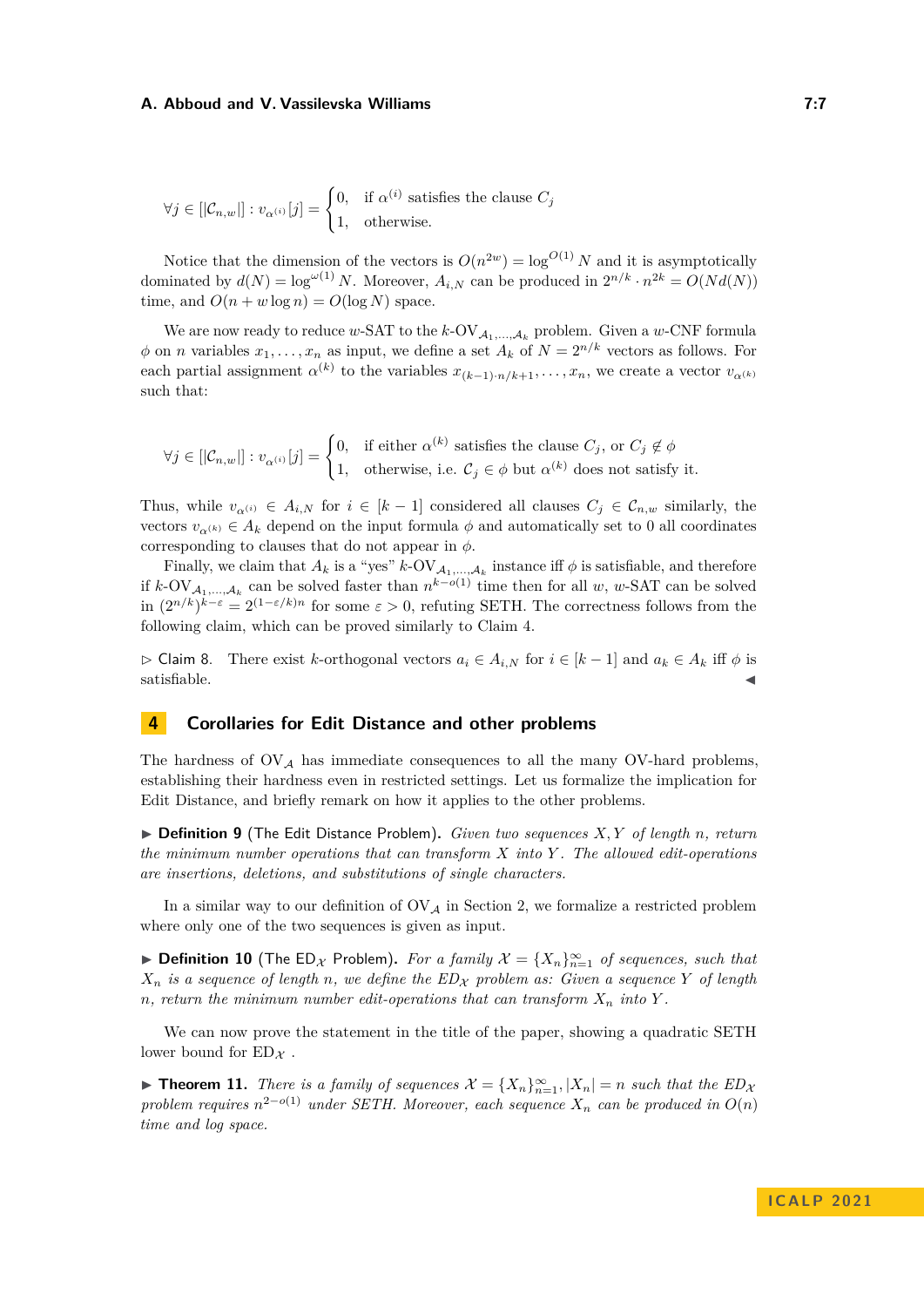## **7:8 Fine-Grained Hardness for Edit Distance to a Fixed Sequence**

**Proof.** By Theorem [3](#page-4-2) it is enough to reduce the  $\overline{O}V_A$  problem to  $ED_{\mathcal{X}}$ . To do that, we start with an  $\overline{O}V_{\mathcal{A}}$  instance *B* of size *n* and dimension  $d(n) = n^{o(1)}$ , for the family  $\mathcal A$  constructed by Theorem [3,](#page-4-2) and we apply the reduction of Backurs and Indyk [\[14\]](#page-11-1) (or the later one which uses a smaller alphabet [\[22\]](#page-11-3)) to *B* and  $A_n$ . We get two sequences  $X = S_X(A_n)$  and  $Y = S_Y(B)$  of length  $N = f(n) = O(n \cdot d(n))$ , for some specific function  $f : \mathbb{N} \to \mathbb{N}$ , such that the Edit Distance between *X* and *Y* is less than a certain value  $\tau_n$  iff *A, B* contains an orthogonal pair. Moreover, the encodings  $S_X$  and  $S_Y$  have the property that they take linear time and log space to compute, and most importantly, that  $S_X$  only depends on  $A_n$ and *n* but not on *B*. Therefore, we can construct the family of sequences  $\mathcal{X}$  by setting  $X_N = S_X(A_n)$  where  $N = f(n)$ . We get that solving ED<sub>X</sub> in  $O(N^{2-\epsilon})$  time, for some  $\epsilon > 0$ , leads to an  $O(n^{2-\epsilon'})$  time algorithm for solving  $\text{OV}_{\mathcal{A}}$ , for some  $\varepsilon' > 0$ , refuting SETH.  $\blacktriangleleft$ 

To get the corollaries for LCS, *k*-LCS, Subtree Isomorphism, and the other problems mentioned in Section [1.1,](#page-1-1) the same arguments work: we simply have to check that the reductions from OV operate on each set separately.

# <span id="page-7-0"></span>**5 Lower bounds for the Preprocessing model**

In this section we present the implications of the new reductions for the limitations of preprocessing. As discussed in Section [1.1,](#page-1-1) any quadratic lower bound for OV already implies a quadratic lower bound even if the algorithm is allowed to preprocess one of the sets in arbitrary polynomial time. However, having a reduction from *k*-SAT to OV with a fixed set leads to stronger conditional lower bounds that address algorithms with arbitrary polynomial *space* preprocessing. These lower bounds are no longer based on SETH but on a plausible strengthening of it to *nonuniform* algorithms.

Recall [\[13\]](#page-11-15) that  $TIME[T(n)]/A(n)$  is the class of problems that can be solved by an  $O(T(n))$  time algorithm that is given an advice string  $X_n$  of length  $O(A(n))$  for all inputs of size *n*.

 $\blacktriangleright$  **Hypothesis 12** (Nonuniform-SETH). *There is no*  $\varepsilon > 0$  *such that for all*  $k \geq 3$  *the k-SAT problem is in*  $TIME[(2 - \varepsilon)^n]/2^{(1+o(1)) \cdot n/2}$ .

This is a strong hypothesis, but it is not at all clear how the nonuniformity can help in solving SAT faster, and therefore it might be as plausible as SETH. Moreover, even the extreme version of this hypothesis, where the size of the advice is increased from  $2^{n/2 \cdot (1+o(1))}$ all the way to  $2^{n \cdot (1-\varepsilon)}$  remains plausible. In fact, for our conditional lower bound below, we can weaken the hardness hypothesis to allow significantly smaller advice length:  $O(2^{2n})$  for any constant  $\varepsilon > 0$ , and the same conclusion for OV would follow. To obtain this stronger result it suffices to give a modification to Theorem [3](#page-4-2) so that it reduces to *asymmetric*  $\text{OV}_{\mathcal{A}}$ where the sets *A* and *B* have different sizes; the details of this standard modification are omitted from this paper. In any case, the main message of the following theorem is to highlight a connection between algorithms in the preprocessing model and a breakthrough in the nonuniform complexity of SAT.

 $\triangleright$  **Theorem 13.** *Suppose there is an algorithm that, given two sets*  $A, B$  *of*  $n$  *binary vectors in*  $d(n) = \log^{\omega(1)} n$  *dimensions, can preprocess the set A using*  $S(n) = O(n^c)$  *bits of space, and subsequently solve OV on*  $A, B$  *in*  $O(n^{2-\epsilon})$  *time, for some*  $\epsilon > 0, c \ge 1$ *. Then, Nonuniform-SETH is false.*

**Proof.** Fix  $\varepsilon > 0, c > 1$  and suppose that an algorithm ALG can solve OV in subquadratic  $O(n^{2-\epsilon})$  time after preprocessing the set *A* using  $S(n) = n^c$  space. We start by reducing *k*-SAT on *N* variables to  $\overline{O}V_A$  on sets of size  $n = 2^{N/2}$  using Theorem [3.](#page-4-2) Then, to solve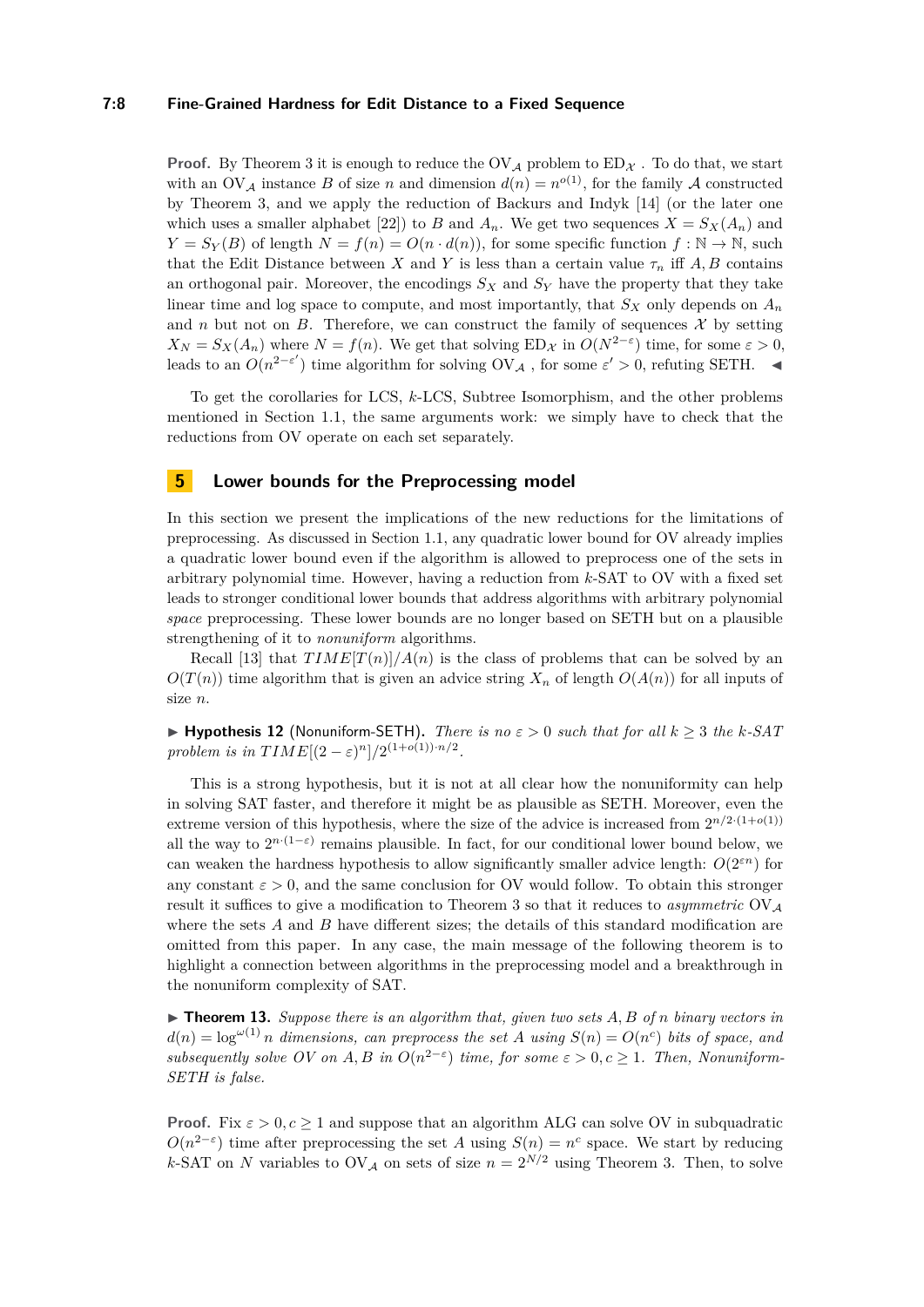$\mathcal{O}V_{\mathcal{A}}$  instances of size *n* using ALG we can take the set  $A_n$  and split it into  $n^{1-1/tc}$  instances of size  $n^{1/tc}$  each, for some  $t \geq 2$  to be specified later. We use ALG to preprocess each of these parts in an unknown amount of time but only  $O((n^{1/tc})^c)$  space; the total space that it uses for all the parts is  $s_n = n^{1-1/tc} \cdot O(n^{c/tc}) = O(n^{1+1/t-1/tc})$ . Let  $X_n$  be the bit-string of length *s<sup>n</sup>* that encodes the state of the memory after the algorithm is done preprocessing these sets, i.e. the concatenation of the  $n^{1-1/tc}$  memory tapes. Observe, crucially, that the string  $X_n$  only depends on  $n$ , even though generating it might have take an unknown amount of time. We will choose it to be the advice string for our algorithm for all inputs of size *n*. Then, using the string  $X_n$  our algorithm can solve any  $\mathrm{OV}_{\mathcal{A}}$  instance *B* of size *n* in truly subquadratic time: we split *B* into  $n^{1-1/tc}$  parts of size  $n^{1/tc}$  each, and then solve each pair of parts using ALG and the string  $X_n$  in subquadratic  $(n^{1/tc})^{2-\epsilon}$  time, giving a total of  $(n^{1-1/te})^2 \cdot (n^{1/te})^{2-\epsilon} = n^{2-\epsilon'}$  time, for  $\varepsilon' = \varepsilon/tc > 0$ . Going back to *k*-SAT, our algorithm runs in time  $2^{N/2 \cdot (2 - \varepsilon')}$  time and has used  $O(n^{1+1/t}) = O(2^{N/2 \cdot (1+1/t)}) = 2^{N/2 \cdot (1+o(1))}$  bits of advice, where the latter equality holds because we can choose *t* to be arbitrarily large, refuting Nonuniform-SETH.

# <span id="page-8-0"></span>**6 Extension to Formula-SAT and Formula-Satisfying-Pair**

In this section, we extend the results of Section [2](#page-4-0) so that the starting point is Formula-SAT rather than CNF-SAT, and the end problem is Formula-Satisfying-Pair (with a fixed formula and set *A*) rather than OV (with a fixed set *A*). Throughout, we consider deMorgan formulas that have AND/OR gates of fan-in two, and we assume that all the NOT gates are at the bottom, meaning that the leaves of each formula are either variables or their negation. The size of a formula is the total number of gates and the depth is the maximum number of levels from root to leaf.

## ▶ **Definition 14** (Formula-SAT)**.** *Given a formula F over n variables, decide if it is satisfiable.*

Notice that CNF formulas are a special kind of depth 2 formulas. The following hypothesis is a more believable version of SETH.

▶ **Hypothesis 15** (Formula-SETH [\[6\]](#page-11-14))**.** *There is no ε >* 0 *such that Formula-SAT on formulas of size*  $2^{o(n)}$  *can be solved in*  $O((2 - \varepsilon)^n)$  *time.* 

This hypothesis is sometimes referred to as Branching-Program-SETH (BP-SETH) since it is equivalent to a hypothesis about SAT on branching programs, or as NC-SETH which is a similar assumption about SAT on polylog depth circuits, which are equivalent to formulas of 2 poly log *<sup>n</sup>* size.

Just like the SETH-based lower bounds go via the OV problem, the Formula-SETH lower bounds often go via a problem such as the Formula-Satisfying-Pair problem.

 $\triangleright$  **Definition 16** (Formula-Satisfying-Pair [\[4\]](#page-10-4)). *Given a formula*  $F = F(x_1, \ldots, x_m, y_1, \ldots, y_m)$ *of size* 2*m* where each variable is used exactly once, and two sets  $A, B \subseteq \{0,1\}^m$  of size *n*, *decide whether there is a pair*  $a \in A, b \in B$  *such that*  $F(a_1, \ldots, a_m, b_1, \ldots, b_m) = \text{true}.$ 

A simple reduction, similar to the one by Williams [\[42\]](#page-13-0), shows an *n* <sup>2</sup>−*o*(1) lower bound for Formula-Satisfying-Pair with  $m = n^{o(1)}$  under the Formula-SETH. And with intricate gadgetry, Formula-Satisfying-Pair can be reduced to Edit Distance, LCS, Fréchet, and other problems establishing Formula-SETH lower bounds for them as well [\[6,](#page-11-14) [4\]](#page-10-4). The main result of this section is to prove a Formula-SETH lower bound for Formula-Satisfying-Pair with a fixed formula *F* and a fixed set *A*. As a result, the Formula-SETH lower bounds for Edit Distance and the other problems also hold when one sequence is fixed.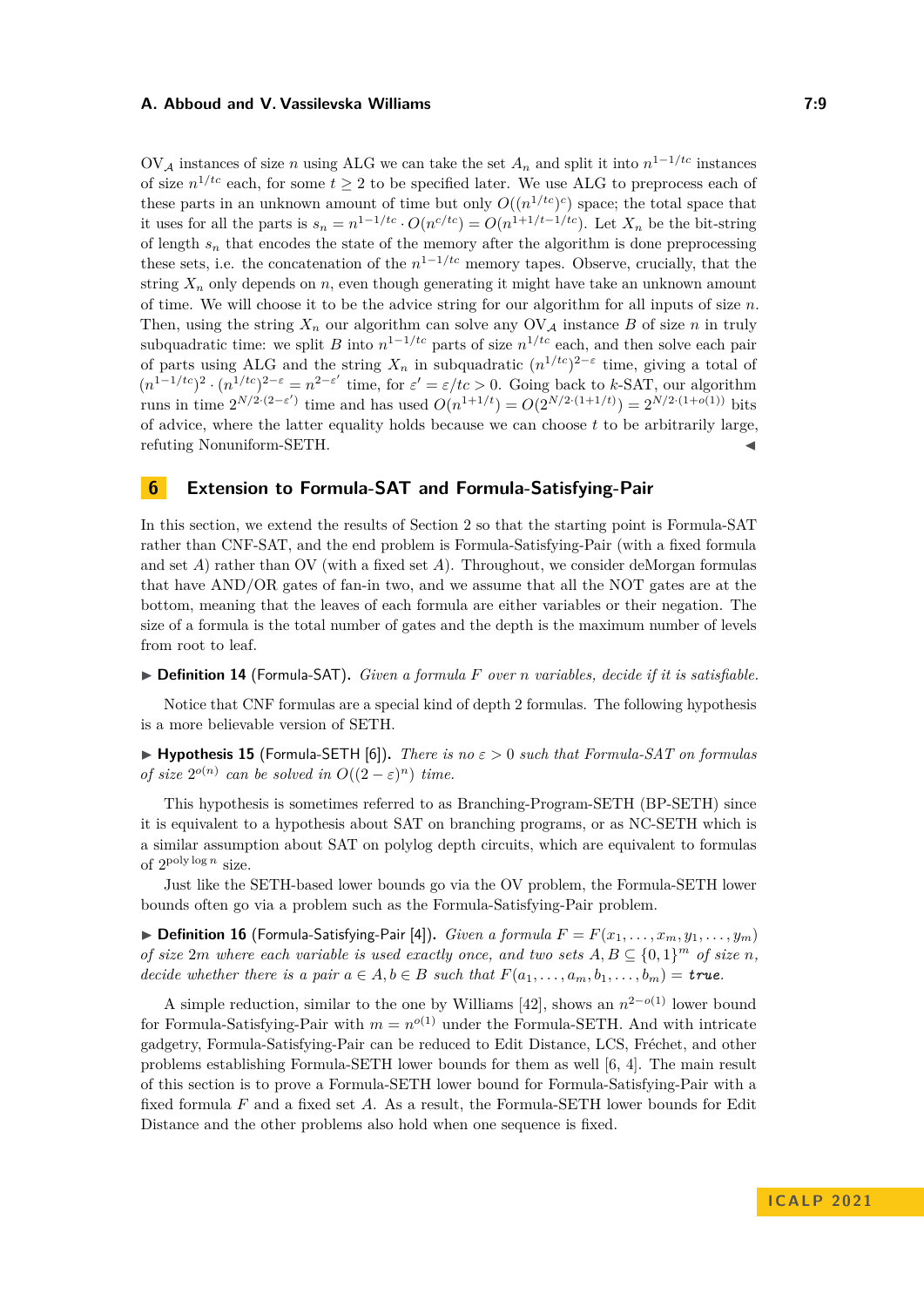## **7:10 Fine-Grained Hardness for Edit Distance to a Fixed Sequence**

▶ **Definition 17** (FSP<sub>*F*,*A*</sub>). *For a family*  $A = \{A_n\}_{n=1}^{\infty}$  *of vector-sets, such that*  $A_n$  ⊆  $\{0,1\}^{d(n)}$  is a set of *n* binary vectors of dimension  $d(n)$ , and a family  $\mathcal{F} = \{F_n\}_{n=1}^{\infty}$  of *formulas, such that*  $F_n$  *is over*  $d(n)$  *variables and has size*  $2d(n)$  *we define the*  $FSP_{\mathcal{F},\mathcal{A}}$ *problem as: Given a set B of n binary vectors of dimension d*(*n*) *decide if there is a pair*  $a \in A_n, b \in B$  *such that*  $F_n(a, b) =$  *true.* 

After formalizing the problem with fixed formula and set *A* we are ready to state the theorem. The rest of this section is dedicated to the proof.

▶ **Theorem 18.** *There is a family of vector-sets*  $A = \{A_n\}_{n=1}^{\infty}$  *of dimension*  $d(n) = n^{o(1)}$ *and a family of formulas*  $\mathcal{F} = \{F_n\}_{n=1}^{\infty}$  *over*  $d(n)$  *variables and of size*  $2d(n)$  *such that the FSP*F*,*<sup>A</sup> *problem requires n* <sup>2</sup>−*o*(1) *under Formula-SETH. Moreover, each set A<sup>n</sup> and formula*  $F_n$  *can be produced in*  $O(n \cdot d(n))$  *time.* 

Our approach is to imitate the main idea in the proof of Theorem [2.](#page-4-0) There, we looked at the set of all clauses, which is similar to thinking about the super-set of all *k*-CNF formulas. Now, we are faced with arbitrary formulas, and it is not so clear what the corresponding super-set would be: the set of all gates does not make much sense. To make this work, we go through the following intermediate problem, which is similar to Formula-SAT but has a structure that is easier to work with when constructing a fixed formula for  $\text{FSP}_{\mathcal{F},\mathcal{A}}$ .

For a depth bound *depth*(*n*) we define the *Canonical-Depth-d*(*n*) formula to be the formula over *n* variables defined by a full binary tree in which all the gates are  $(?)$  indicating a gate that could either be AND or OR. Moreover, each leaf pointing to a variable  $x_i$  is also labelled with a  $(?)$  indicating that it could either be  $x_i$  or  $\bar{x_i}$ . We also fix a canonical numbering of the  $s(n) = 2^{d(n)}$  gates of this formula. To get a "real" formula, we must specify  $s(n)$  bits indicating for each (?) gate whether it is AND, OR, or if it is a leaf whether it is a negation or not. A natural way to make the specification is to make the  $j^{th}$  gate AND if the  $j^{th}$  bit is 1 and OR otherwise, and to make a leaf-gate a negation iff the corresponding bit is 1.

▶ **Definition 19** (Canonical-Formula-SAT)**.** *Given s*(*n*) *bits for specifying the gates of a canonical-depth-d*(*n*) *formula over n variables, decide if the resulting formula is satisfiable.*

The reduction has two steps, described in Sections [6.1](#page-9-0) and [6.2.](#page-10-5)

## <span id="page-9-0"></span>**6.1 From Formula-SAT to Canonical-Formula-SAT**

This step is not immediate only because an arbitrary *s*(*n*)-sized formula could have a structure that is very far from a full-binary tree. Nonetheless, we can transform it into such using standard techniques without blowing up the size by more than polynomial factors. And since our interest is in  $s(n) = 2^{o(n)}$ , polynomial blowups do not matter.

Given a formula  $F$  of size  $s(n)$  we begin by applying the depth-reduction of Bonet-Buss [\[18\]](#page-11-16) to get an equivalent formula *F'* of depth  $depth(n) = O(\log s(n))$ . Then, we enforce that all paths from root to leaves have length exactly  $d(n)$ : if a leaf is higher, we add an equivalent subtree, e.g. by replacing  $x_i$  with  $(x_i \wedge \text{true}) \wedge (\text{true} \wedge \text{true})$  and so on. The total size of the final formula  $F''$  is  $2^{depth(n)} = s^{O(1)}$ .

Then, to complete the reduction, we simply go over the gates of  $F''$  and generate a string *g* of  $s(n)$  bits that encodes it with the above natural representation. Thus, *g* is a "yes" instance for Canonical-Formula-SAT iff *F* is satisfiable.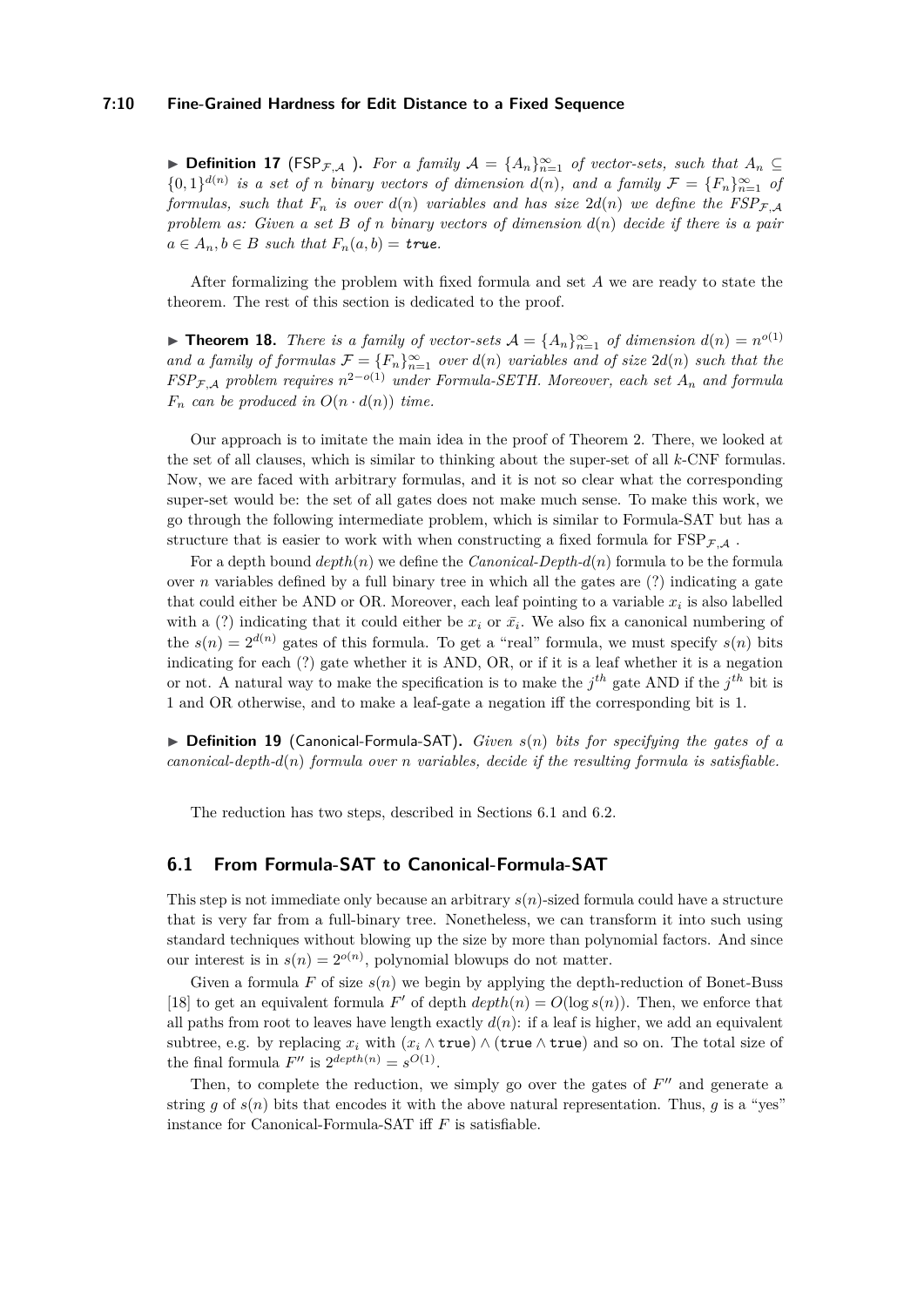# <span id="page-10-5"></span>**6.2 From Canonical-Formula-SAT to FSP<sup>F</sup>***,***<sup>A</sup>**

The next idea is to transform the canonical formula  $F^{(?)}$  that is full of (?) gates along with a bit-string *g* specifying the gates, into a formula *F* with real gates that takes the bits of *g* as inputs. In more details, we take the  $j^{th}$  gate in  $F^{(?)}$ , that takes input from the two gates  $G_1$ and *G*<sup>2</sup> and we replace it with the following subformula (a similar but different formula is used for leaf-gates):

$$
G_j = (g_j \wedge (G_1 \wedge G_2)) \vee (\bar{g_j} \wedge (G_1 \vee G_2))
$$

This subformula encodes our natural representation where  $g_i = 1$  iff the gate is AND. After these transformations, the size of the formula blows up by  $2^{depth(n)}$  since we have to make two copies of each subformula at every level, but this is still  $s^{O(1)}$ . Notice that the formula F is now fixed, and the formula we started from is only encoded with the  $g_i$ 's which can be thought of as inputs to  $F$  (note that, as opposed to the  $x_i$ 's these inputs are not free, and so they do not increase the complexity of SAT).

We are now ready to define the  $\text{FSP}_{\mathcal{F},\mathcal{A}}$  instances that encode the satisfiability of *F*. Let  $N = 2^{n/2}$ . We define the formula  $F_N$ , i.e. the  $N^{th}$  member of the family of formulas  $\mathcal{F}$ , to be equal to *F* after we duplicate each variable so that it is used once in the formula. The vectors  $a \in A_N$  have dimension  $O(s(n)) = N^{o(1)}$  and are defined as follows. For each partial assignment  $\alpha \in {\{\text{true}, \text{false}\}}^{n/2}$  to the variables  $x_1, \ldots, x_{n/2}$  we define the vector *a* such that for all  $j \in [s(n)]$   $a_j$  is set to 1 iff the  $j<sup>th</sup>$  gate in *F* is a leaf gate marked with a literal  $x_h$  or  $\bar{x}_h$  and  $\alpha$  makes this literal true. Note that the vectors in *A* do not depend on the  $g_j$ 's at all.

Finally, the vectors  $b \in B$  do depend on the  $g_j$ 's. For each partial assignment  $\beta$  to the variables  $x_{n/2+1}, \ldots, x_n$ , we construct a vector *b*. For all  $j \in [s(n)]$  we set  $b_j$  as follows. If the  $j^{th}$  gate in *F* is a leaf gate marked with a literal  $x_h$  or  $\bar{x_h}$  and  $\beta$  makes this literal true, then we set  $b_j = 1$ . If the  $j^{th}$  gate is a leaf gate marked with a variable  $g_h$  (or its negation) then we set  $b_j = g_h$  (or its negation). Notice that the *g*'s affect all vectors in *B* in the same way (as is the case in the proof of Theorem [3\)](#page-4-2).

To conclude the correctness of this reduction, observe that an evaluation of *F<sup>N</sup>* on a pair of vectors  $a, b$  is equivalent to the evaluation of  $F$  on the corresponding partial assignments  $\alpha$ ,  $\beta$  and the given *g*.

#### **References**

- <span id="page-10-3"></span>**1** Amir Abboud, Arturs Backurs, Karl Bringmann, and Marvin Künnemann. Fine-grained complexity of analyzing compressed data: Quantifying improvements over decompress-andsolve. In *58th IEEE Annual Symposium on Foundations of Computer Science, FOCS 2017, Berkeley, CA, USA, October 15-17, 2017*, pages 192–203, 2017.
- <span id="page-10-2"></span>**2** Amir Abboud, Arturs Backurs, Thomas Dueholm Hansen, Virginia Vassilevska Williams, and Or Zamir. Subtree isomorphism revisited. In *Proceedings of the Twenty-Seventh Annual ACM-SIAM Symposium on Discrete Algorithms, SODA 2016, Arlington, VA, USA, January 10-12, 2016*, pages 1256–1271, 2016.
- <span id="page-10-1"></span>**3** Amir Abboud, Arturs Backurs, and Virginia Vassilevska Williams. Tight hardness results for lcs and other sequence similarity measures. In *2015 IEEE 56th Annual Symposium on Foundations of Computer Science*, pages 59–78. IEEE, 2015.
- <span id="page-10-4"></span>**4** Amir Abboud and Karl Bringmann. Tighter connections between formula-sat and shaving logs. *arXiv preprint*, 2018. [arXiv:1804.08978](http://arxiv.org/abs/1804.08978).
- <span id="page-10-0"></span>**5** Amir Abboud, Karl Bringmann, Holger Dell, and Jesper Nederlof. More consequences of falsifying SETH and the orthogonal vectors conjecture. In *Proceedings of the 50th Annual ACM SIGACT Symposium on Theory of Computing, STOC 2018, Los Angeles, CA, USA, June 25-29, 2018*, pages 253–266, 2018.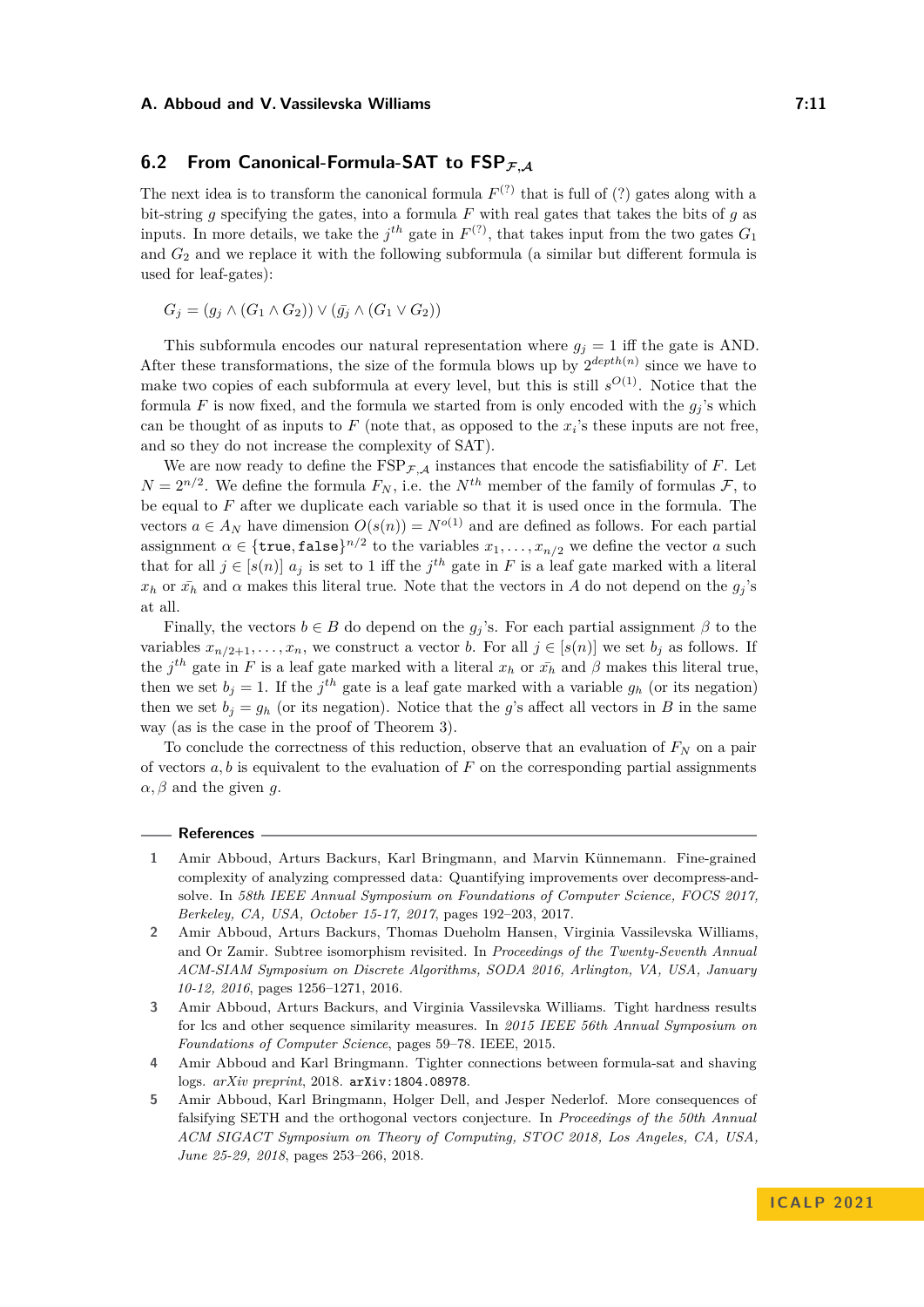# **7:12 Fine-Grained Hardness for Edit Distance to a Fixed Sequence**

- <span id="page-11-14"></span>**6** Amir Abboud, Thomas Dueholm Hansen, Virginia Vassilevska Williams, and Ryan Williams. Simulating branching programs with edit distance and friends: or: a polylog shaved is a lower bound made. In *Proceedings of the forty-eighth annual ACM symposium on Theory of Computing*, pages 375–388, 2016.
- <span id="page-11-2"></span>**7** Amir Abboud, Aviad Rubinstein, and Ryan Williams. Distributed pcp theorems for hardness of approximation in p. In *2017 IEEE 58th Annual Symposium on Foundations of Computer Science (FOCS)*, pages 25–36. IEEE, 2017.
- <span id="page-11-10"></span>**8** Amir Abboud and Virginia Vassilevska Williams. Popular conjectures imply strong lower bounds for dynamic problems. In *55th IEEE Annual Symposium on Foundations of Computer Science, FOCS 2014, Philadelphia, PA, USA, October 18-21, 2014*, pages 434–443, 2014.
- <span id="page-11-5"></span>**9** Amir Abboud, Virginia Vassilevska Williams, and Oren Weimann. Consequences of faster alignment of sequences. In *Automata, Languages, and Programming - 41st International Colloquium, ICALP 2014, Copenhagen, Denmark, July 8-11, 2014, Proceedings, Part I*, pages 39–51, 2014.
- <span id="page-11-11"></span>**10** Amir Abboud, Virginia Vassilevska Williams, and Huacheng Yu. Matching triangles and basing hardness on an extremely popular conjecture. *SIAM Journal on Computing*, 47(3):1098–1122, 2018.
- <span id="page-11-0"></span>**11** Amir Abboud, Ryan Williams, and Huacheng Yu. More applications of the polynomial method to algorithm design. In *Proceedings of the twenty-sixth annual ACM-SIAM symposium on Discrete algorithms*, pages 218–230. SIAM, 2014.
- <span id="page-11-9"></span>**12** Josh Alman and Ryan Williams. Probabilistic polynomials and hamming nearest neighbors. In *2015 IEEE 56th Annual Symposium on Foundations of Computer Science*, pages 136–150. IEEE, 2015.
- <span id="page-11-15"></span>**13** Sanjeev Arora and Boaz Barak. *Computational complexity: a modern approach*. Cambridge University Press, 2009.
- <span id="page-11-1"></span>**14** Arturs Backurs and Piotr Indyk. Edit distance cannot be computed in strongly subquadratic time (unless SETH is false). In *Proceedings of the Forty-Seventh Annual ACM on Symposium on Theory of Computing, STOC 2015, Portland, OR, USA, June 14-17, 2015*, pages 51–58, 2015.
- <span id="page-11-7"></span>**15** Arturs Backurs and Piotr Indyk. Which regular expression patterns are hard to match? In *2016 IEEE 57th Annual Symposium on Foundations of Computer Science (FOCS)*, pages 457–466. IEEE, 2016.
- <span id="page-11-12"></span>**16** Arturs Backurs, Liam Roditty, Gilad Segal, Virginia Vassilevska Williams, and Nicole Wein. Towards tight approximation bounds for graph diameter and eccentricities. In *Proceedings of the 50th Annual ACM SIGACT Symposium on Theory of Computing*, pages 267–280, 2018.
- <span id="page-11-13"></span>**17** Nikhil Bansal and Ryan Williams. Regularity lemmas and combinatorial algorithms. In *2009 50th Annual IEEE Symposium on Foundations of Computer Science*, pages 745–754. IEEE, 2009.
- <span id="page-11-16"></span>**18** Maria Luisa Bonet and Samuel R Buss. Size-depth tradeoffs for boolean formulae. *Information Processing Letters*, 49(3):151–155, 1994.
- <span id="page-11-4"></span>**19** Karl Bringman and Marvin Künnemann. Multivariate fine-grained complexity of longest common subsequence. In *Proceedings of the Twenty-Ninth Annual ACM-SIAM Symposium on Discrete Algorithms*, pages 1216–1235. SIAM, 2018.
- <span id="page-11-6"></span>**20** Karl Bringmann. Why walking the dog takes time: Frechet distance has no strongly subquadratic algorithms unless SETH fails. In *55th IEEE Annual Symposium on Foundations of Computer Science, FOCS 2014, Philadelphia, PA, USA, October 18-21, 2014*, pages 661–670, 2014.
- <span id="page-11-8"></span>**21** Karl Bringmann, Allan Grønlund, and Kasper Green Larsen. A dichotomy for regular expression membership testing. In *2017 IEEE 58th Annual Symposium on Foundations of Computer Science (FOCS)*, pages 307–318. IEEE, 2017.
- <span id="page-11-3"></span>**22** Karl Bringmann and Marvin Künnemann. Quadratic conditional lower bounds for string problems and dynamic time warping. In Venkatesan Guruswami, editor, *IEEE 56th Annual Symposium on Foundations of Computer Science, FOCS 2015, Berkeley, CA, USA, 17-20 October, 2015*, pages 79–97. IEEE Computer Society, 2015. [doi:10.1109/FOCS.2015.15](https://doi.org/10.1109/FOCS.2015.15).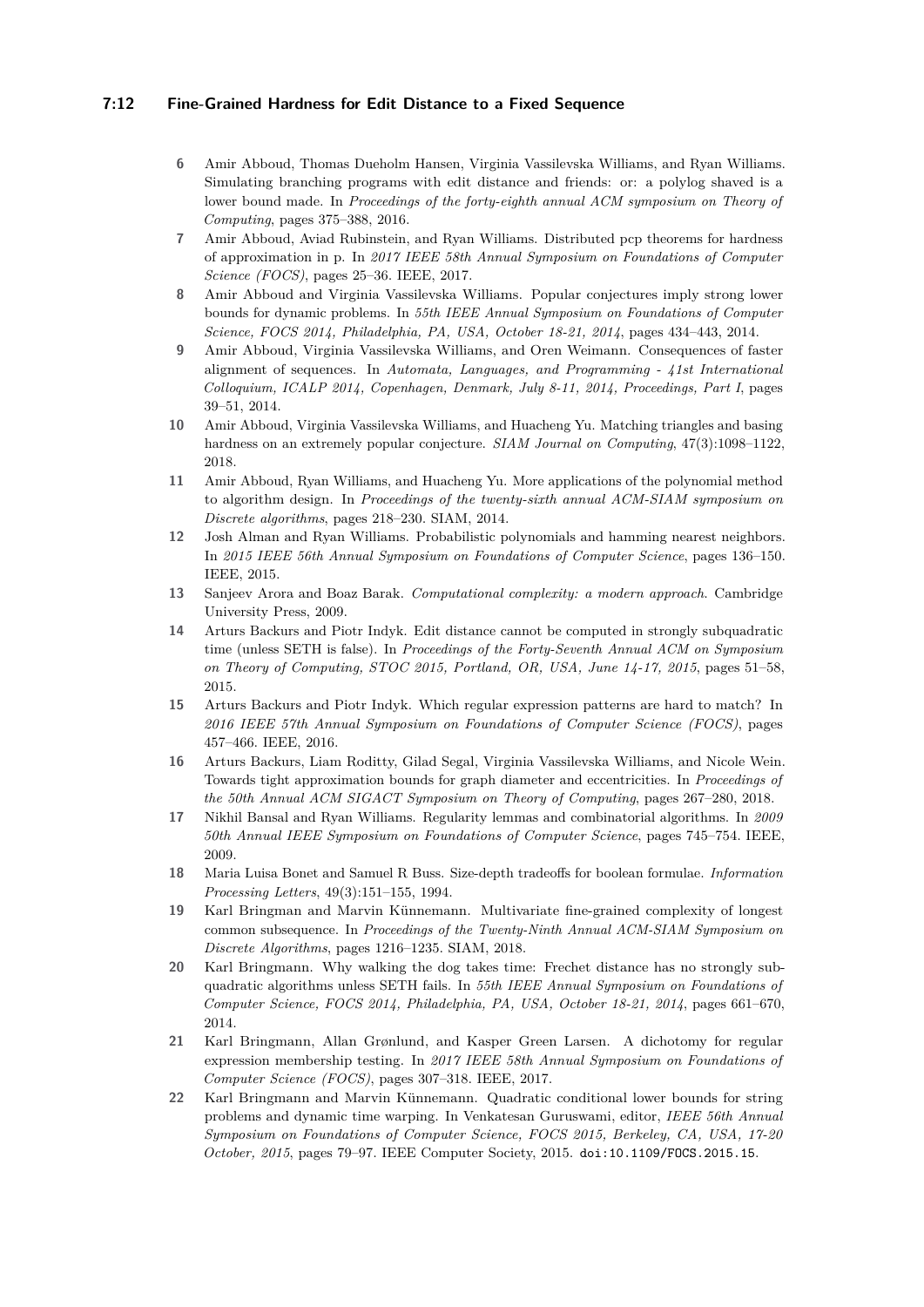- <span id="page-12-10"></span>**23** Karl Bringmann, Marvin Künnemann, and André Nusser. Fréchet distance under translation: conditional hardness and an algorithm via offline dynamic grid reachability. In *Proceedings of the Thirtieth Annual ACM-SIAM Symposium on Discrete Algorithms*, pages 2902–2921. SIAM, 2019.
- <span id="page-12-11"></span>**24** Timothy M Chan and Moshe Lewenstein. Clustered integer 3sum via additive combinatorics. In *Proceedings of the forty-seventh annual ACM symposium on Theory of computing*, pages 31–40, 2015.
- <span id="page-12-0"></span>**25** Timothy M Chan and Ryan Williams. Deterministic apsp, orthogonal vectors, and more: Quickly derandomizing razborov-smolensky. In *Proceedings of the twenty-seventh annual ACM-SIAM symposium on Discrete algorithms*, pages 1246–1255. SIAM, 2016.
- <span id="page-12-16"></span>**26** Lijie Chen, Shafi Goldwasser, Kaifeng Lyu, Guy N Rothblum, and Aviad Rubinstein. Finegrained complexity meets ip= pspace. In *Proceedings of the Thirtieth Annual ACM-SIAM Symposium on Discrete Algorithms*, pages 1–20. SIAM, 2019.
- <span id="page-12-1"></span>**27** Lijie Chen and Ryan Williams. An equivalence class for orthogonal vectors. In Timothy M. Chan, editor, *Proceedings of the Thirtieth Annual ACM-SIAM Symposium on Discrete Algorithms, SODA 2019, San Diego, California, USA, January 6-9, 2019*, pages 21–40. SIAM, 2019. [doi:10.1137/1.9781611975482.2](https://doi.org/10.1137/1.9781611975482.2).
- <span id="page-12-4"></span>**28** Karthik CS, Roee David, and Bundit Laekhanukit. On the complexity of closest pair via polar-pair of point-sets. *SIAM Journal on Discrete Mathematics*, 33(1):509–527, 2019.
- <span id="page-12-9"></span>**29** Karthik CS, Bundit Laekhanukit, and P Manurangsi. On the parameterized complexity of approximating dominating set. In *Proceedings of the 50th Annual ACM SIGACT Symposium on Theory of Computing, STOC*, pages 1283–1296, 2018.
- <span id="page-12-5"></span>**30** Karthik CS and Pasin Manurangsi. On closest pair in euclidean metric: Monochromatic is as hard as bichromatic. *ITCS*, 2019.
- <span id="page-12-2"></span>**31** Mina Dalirrooyfard, Andrea Lincoln, and Virginia Vassilevska Williams. New techniques for proving fine-grained average-case hardness. In *61st IEEE Annual Symposium on Foundations of Computer Science, FOCS 2020, Durham, NC, USA, November 16-19, 2020*, pages 774–785. IEEE, 2020. [doi:10.1109/FOCS46700.2020.00077](https://doi.org/10.1109/FOCS46700.2020.00077).
- <span id="page-12-8"></span>**32** Lech Duraj, Marvin Künnemann, and Adam Polak. Tight conditional lower bounds for longest common increasing subsequence. *Algorithmica*, 81(10):3968–3992, 2019.
- <span id="page-12-3"></span>**33** Jiawei Gao, Russell Impagliazzo, Antonina Kolokolova, and Ryan Williams. Completeness for first-order properties on sparse structures with algorithmic applications. *ACM Trans. Algorithms*, 15(2):23:1–23:35, 2019. [doi:10.1145/3196275](https://doi.org/10.1145/3196275).
- <span id="page-12-14"></span>**34** Elazar Goldenberg, Aviad Rubinstein, and Barna Saha. Does preprocessing help in fast sequence comparisons? In *Proceedings of the 52nd Annual ACM SIGACT Symposium on Theory of Computing*, pages 657–670, 2020.
- <span id="page-12-12"></span>**35** Isaac Goldstein, Tsvi Kopelowitz, Moshe Lewenstein, and Ely Porat. Conditional lower bounds for space/time tradeoffs. In *Workshop on Algorithms and Data Structures*, pages 421–436. Springer, 2017.
- <span id="page-12-13"></span>**36** Alexander Golovnev, Siyao Guo, Thibaut Horel, Sunoo Park, and Vinod Vaikuntanathan. Data structures meet cryptography: 3sum with preprocessing. In *Proceedings of the 52nd Annual ACM SIGACT Symposium on Theory of Computing*, pages 294–307, 2020.
- <span id="page-12-15"></span>**37** Monika Henzinger, Sebastian Krinninger, Danupon Nanongkai, and Thatchaphol Saranurak. Unifying and strengthening hardness for dynamic problems via the online matrix-vector multiplication conjecture. In *Proceedings of the Forty-Seventh Annual ACM on Symposium on Theory of Computing, STOC 2015, Portland, OR, USA, June 14-17, 2015*, pages 21–30, 2015.
- <span id="page-12-7"></span>**38** Robert Krauthgamer and Ohad Trabelsi. Conditional lower bounds for all-pairs max-flow. *ACM Transactions on Algorithms (TALG)*, 14(4):1–15, 2018.
- <span id="page-12-6"></span>**39** Liam Roditty and Virginia Vassilevska Williams. Fast approximation algorithms for the diameter and radius of sparse graphs. In *Symposium on Theory of Computing Conference, STOC'13, Palo Alto, CA, USA, June 1-4, 2013*, pages 515–524, 2013.